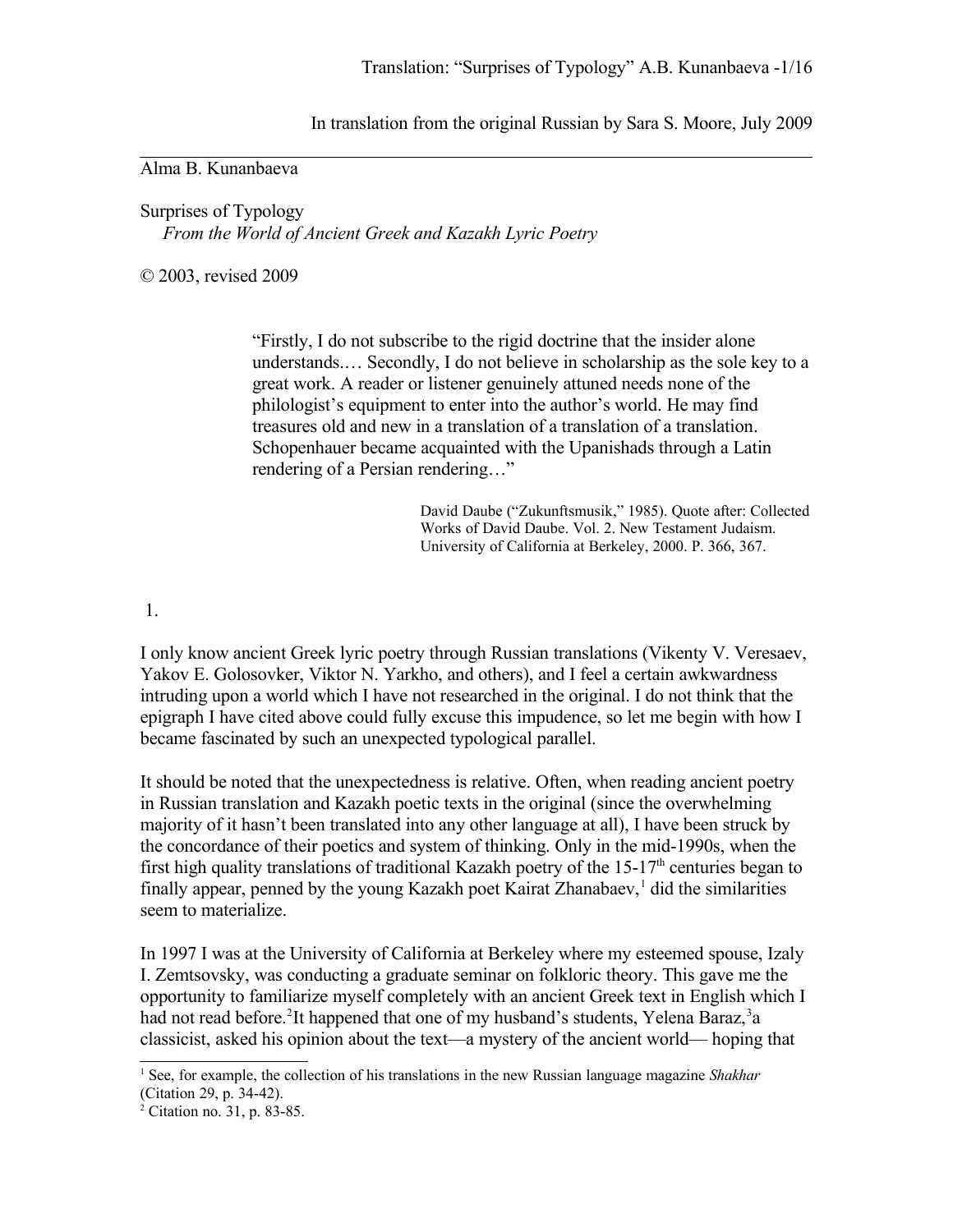his folkloric erudition would shed some light on the nature of its genre. Considering the dialogic character of the passage, Zemtsovsky immediately recalled comparable materials presented in an article by folklorist Alan Dundes about the oral duels of Turkish boys, in which the winner calls the loser "old woman."<sup>[4](#page-1-1)</sup> Not disputing that parallel, I in turn recalled the Kazakh traditional *aitys* (literally, 'talk together,' referring to a *battle of words,* usually a dialogic competition between two or more poets or bards). The *aitys* is an idiosyncratic type of singing duel. I gave my hypothesis on the similarity of this ancient Greek text with the special *written aitys* genre, where an *aitys* is recorded in letters.

In the spirit of the law of **typological succession**, pioneered by Boris N. Putilov,<sup>[5](#page-1-2)</sup> it is by no means fantastic to claim a parallel between the genre of oral-written Kazakh poetry, dated approximately between the  $16<sup>th</sup>$  and  $20<sup>th</sup>$  centuries CE, and the genre of oral-written ancient Greek poetry, dated (in this case) around the  $7<sup>th</sup>$  century BCE. It is a question of – using the fortunate expression of Putilov – the preservation and comparison of particular "typological conditions."[6](#page-1-3) In this case we are witnessing the birth of a practically unexamined type of poetry: the unique phenomenon of the **oral-written** tradition, specifically the oral-written tradition of the *dialogic competition* genre.

It is very important to take note of two fundamental qualities of this genre. The first concerns the oral-written form manifested as part of poetic, improvisational singing competitions. The second concerns, more broadly, the types of cultures and particular places where this seeming "world of competition" takes place.

2.

<span id="page-1-0"></span><sup>&</sup>lt;sup>3</sup> As of this writing, in 2009, Baraz is an Assistant Professor in the Department of Classics at Princeton University.

<span id="page-1-1"></span><sup>4</sup> Citation no. 32

<span id="page-1-2"></span> $<sup>5</sup>$  A note on the law of typological succession: According to Putilov, historical-typological links and</sup> relationships operate throughout the course of the historical process of folklore and encompass all of its aspects. They are universal, constant, and continuous. Putilov stressed the law of "typological succession" that he himself elaborated. The essence of this folkloric law is that various common features of a given folklore are as if internally successive, i.e., some of its works and types arise as a result of inheritance and development of that what has been achieved by others, i.e., by the folklore of other ethnicities. Succession is not the commonness of parallels but the sequence of relationships. According to this law, the traces of prehistory of a given genre (or form) in folklore of an ethnic group or nation we can find in the folklore of other peoples (or nations). Folklore is developing with some enigmatic breaks in the chain of succession: those links in the chain of tradition which are absent in one folklore can be reconstructed, according to the law of typological succession, by a proper study of another folklore. See also citations 23, 22, 1 (section "Plot typology and typological succession"), 24, 14.

<span id="page-1-3"></span><sup>6</sup> Citation no. 24; additionally (added in English translation): F. B. J. Kuiper. The Ancient Verbal Contest. *Indo-Iranian Journal*, 1960. Vol. 4. p. 217–81. [repr. in Kuiper, F.B.J. Ancient Indian Cosmogony. Delhi, 1983. P. 151–215.] See also a Russian article: Agapkina, T.A. "Fol'klornyj tekst v etnograficheskom kontrekste: Slovesnye poedinki, ix formy i funktsii v vesennem obriadovom fol'klore slavian," in: Slavianskie Literatury, Kul'tura i Fol'klor Slavianskikh Narodov. Main editor S.V.Nikol'skii. Moscow, 1998. Pages 439-454.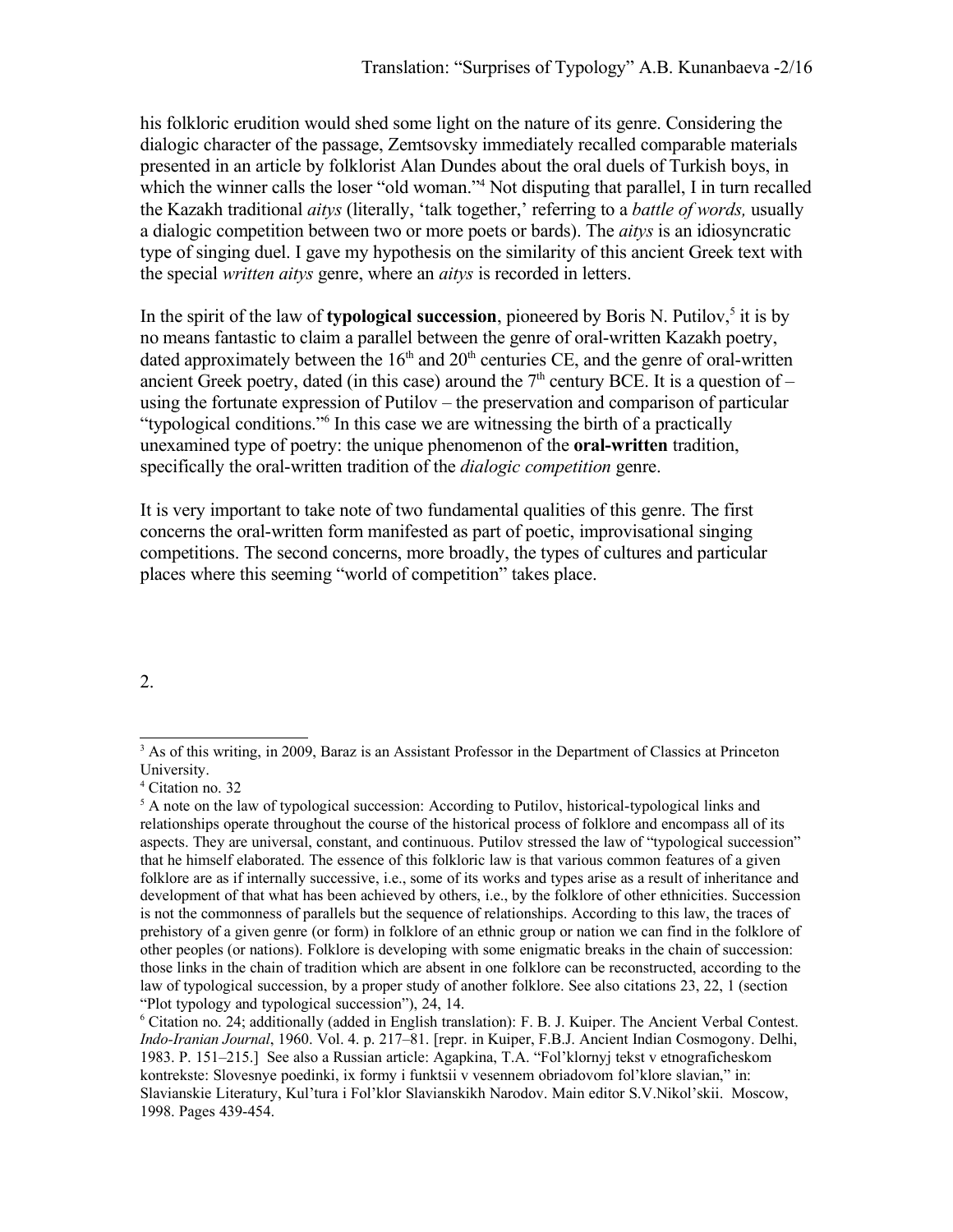This is a question of song competitions that manifest not just in one format— oral or written— but in both simultaneously. Song competitions occur in famous oral poetry in many ethnic traditions, from Central Asia and Japan to Africa and Polynesia.<sup>[7](#page-2-0)</sup> However, competitions such as these, in the format of letters, or written lyrics, and then read aloud (passing them along orally), and also written song dialogues, are a phenomenon that may really be exclusively Kazakh in nature.

It is known that poetic competitions among Kazakhs took place on social holidays and feasts: always at large gatherings (written about by Viktor M. Zhirmunsky<sup>[8](#page-2-1)</sup>). By tradition, the loser was supposed to recall by memory the entire *aitys*, with all its dialogues and retorts. The classic example of such an *aitys*, preserved in folkloric tradition, is "Birzhan-Sara," concerning two *akyn* poets: improvisational poets and singers in the tradition of the Turkic-language culture of Central Asia, usually Kazakh or Kyrgyz, who took part in competitions. In this classic example, the loser, the splendid young *akyn* poet Sara (Sara Tastanbekkyzy, 1878-1916), commemorated her duel with the eminent *akyn* poet Birzhan (Birzhan-sal Kozhagululi, 1831-1897). Subsequently, an introduction to that oral text was added with the story of the life of Sara, written by the *akyn* poet Argyn. That addition to the text of the improvised traditional oral *aitys* was the first record of an *aitys*' performer, in the place of a literary record. From there it was just one step to the **self-recording tradition**, and Kazakhs took that step with their famous written *aityses.*

Another famous poet, Shalkiiz (1465-1560), wrote:

Ink is black and paper is white, They are calling you to pour out art on the pages… If you get a letter with a fancy seal...  $\frac{9}{5}$  $\frac{9}{5}$  $\frac{9}{5}$ 

Shalkiiz belonged the tradition of *zhyrau* poets: a singer who sings only epics, more like a shaman than an *akyn*. Additionally, the *zhyrau* did not enter competitions (as did *akyns*). Epic poets such as Shalkiiz give us the phenomenon of **oral-written** art: they improvised, sang and composed, recording it in writing at the same time. And this tradition, unexpected for folklore but normal in the early stages of a society's development of literature, known equally to ancient Greeks and Kazakhs, continues in Kazakhstan to the present day. I should confess that we ethnomusicologists have long preferred to ignore the oral-written art phenomenon, instead focusing on proving the oral nature of our literature, so much an unbroken part of musical performance, that we might lightly relegate this tradition to the sphere of folklore and only folklore. Meanwhile, our singers and folk storytellers have shown us suitcases of writings in Kazakh. Among these were many sets of lyrics, some in Arabic, more rarely in Latin and more recently in Cyrillic. The musical notation generally was missing, so it was as if all that poetic wealth was not part of folklore, in its thenconventional sense (i.e., folklore being defined as poetic texts with music, sung broadly and anonymously). At the same time we did not know yet that in the Russian epic tradition, on which we were virtually compelled to focus during the Soviet years, there also were

<span id="page-2-0"></span><sup>7</sup> Citation 33, p. 229.

<span id="page-2-1"></span><sup>8</sup> Citation 11, p. 638.

<span id="page-2-2"></span><sup>9</sup> Citation 19, p. 44; "fancy seal" may refer to receiving a letter from a government official {Tr.}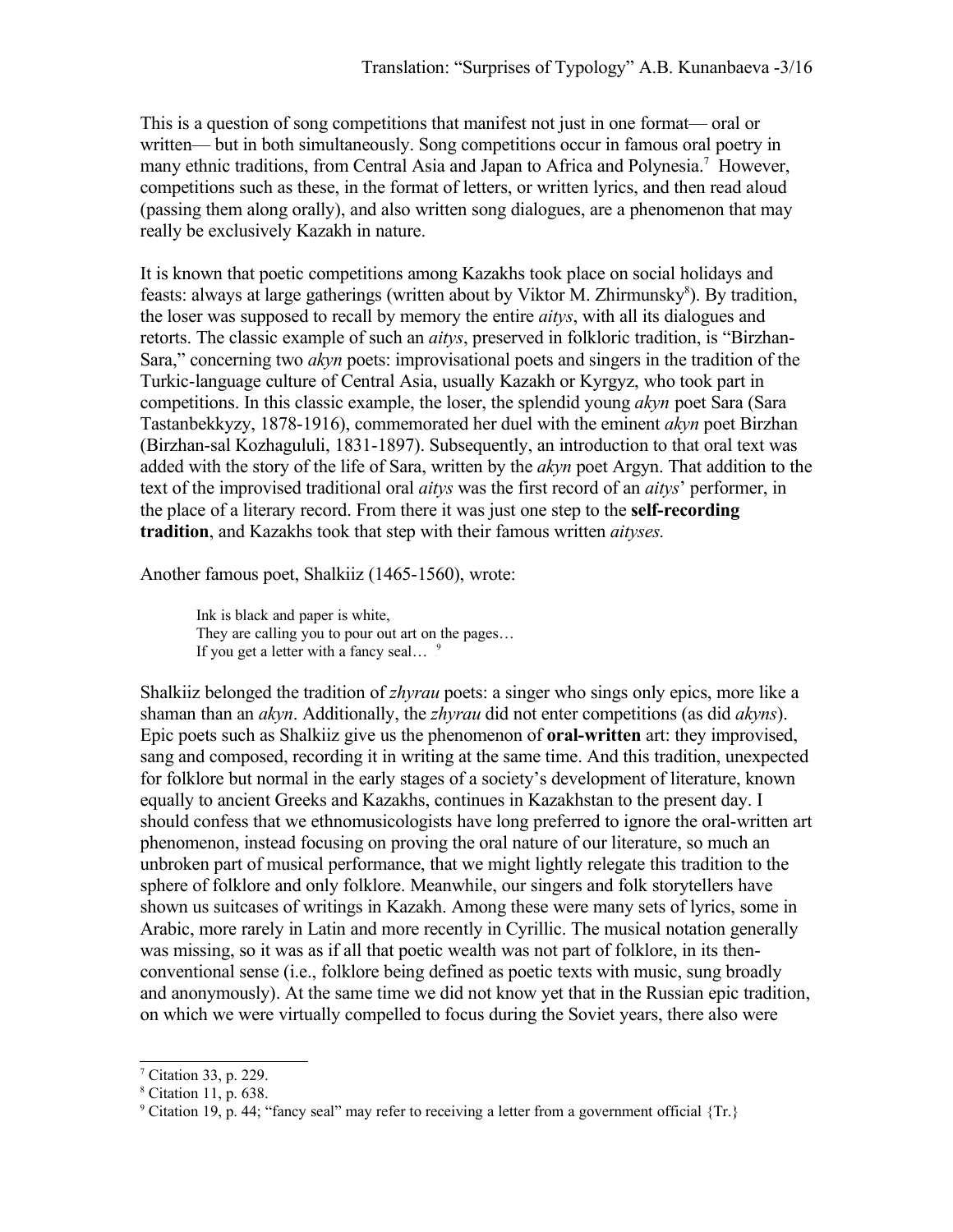many literary sources not taken into consideration by folklorists.<sup>[10](#page-3-0)</sup> Meanwhile, even our young "informers," folklore experts, were always writing something in their secret journals, each to their own ability. It gives the impression that the carefully hidden written manifestation of the Kazakh traditional epic and lyrics found tangential support only in the publications of a few Kazakh texts which had their own authors <sup>[11](#page-3-1)</sup> and were dated with reasonable certainty<sup>[12](#page-3-2)</sup>

I present here, in chronological order, a few significant examples not yet discussed in Russian language scholarship. (The translations from the Kazakh language below were done by myself especially for this comparative study.)

*Akyn* Kashagan Kurzhimanuly (1841-1929) participated in *aitys* competitions, the texts of which are preserved in traditional memory. The following excerpt is typical in character and style. The text was recorded in 1967 from the *akyn* Kumar Zhusupov.<sup>[13](#page-3-3)</sup>The publisher called it "Spoken to Izbas."

"They say," began the *akyn* Kumar, "there was a young *akyn* named Izbas, egged on by judges<sup>[14](#page-3-4)</sup> and local officials<sup>[15](#page-3-5)</sup> he resolved to humble Kashagan with his childlessness and poverty. In that way he made bold to stretch himself with such pacers<sup>[16](#page-3-6)</sup> of the poetic word as Kashagan and Sattygul. In this way he bullied Kashagan:

If you are Kashagan, don't be shy, show your power! Will the rider with a spear atilt, on a leaping steed Leave you in peace, whether you run or don't run?<sup>[17](#page-3-7)</sup>

Then Kashagan snubbed him (i.e., "shut him up") thus:

My great forefather is Er Kosai,

My own name is Kashagan,

My life has drawn out seventy years already.

<span id="page-3-2"></span> $12$  See, for example, citations 21, 2, 3, 17, and others.

My name is known not only to the *Adai* but also the *Alshyn*.<sup>[18](#page-3-8)</sup>

<span id="page-3-0"></span><sup>&</sup>lt;sup>10</sup> See, for example, citation 20. P.G. Gorshkov, one of the Northern Russian folk storytellers, even wrote epic poems about himself which began: "I read wonderfully, I have a brilliant memory, {carrying stories like the heroes who travel} from Chernigov to Tsargrad {Constantinople}, from Tsargrad to White Moscow, nobody is better at memorization than me, nobody is better-read!" Citation 18 and citation 1, p. 112, recorded by A. M. Astakhova in Zaonezhye (the historic name of a region in Northern Karelia, Russia

<sup>–{</sup>Translator's Note [hereafter Tr.]}).

<span id="page-3-1"></span> $11$  In Soviet times, folklore was considered collective art, by definition having no authors. For Kazakhs, these folk artists were professionals and their work should have authors. {Tr.}

<span id="page-3-3"></span><sup>13</sup> Citation 15, p. 227 and 229.

<span id="page-3-4"></span><sup>&</sup>lt;sup>14</sup> *Bii* – a traditional honorific for someone of stature in a community, such as judges or county supervisors  $\{Tr.\}$ 

<span id="page-3-5"></span><sup>&</sup>lt;sup>15</sup> *Volostnye*- supervisors of the local volost, a local administrative district  $\{Tr. \}$ 

<span id="page-3-6"></span><sup>&</sup>lt;sup>16</sup> A type of horse known to be swift  $\{Tr.\}$ 

<span id="page-3-7"></span><sup>17</sup> There is a play on words here. The Kazakh word "Kash" – the root word in the famous *akyn* Kashagan's name – means "to run away."

<span id="page-3-8"></span><sup>&</sup>lt;sup>18</sup> The *Adai* and the *Alshyn* are Kazakh tribal groups. Kashagan himself was of the Adai. Obviously, this reference could mean to him: "known to all Kazakhs."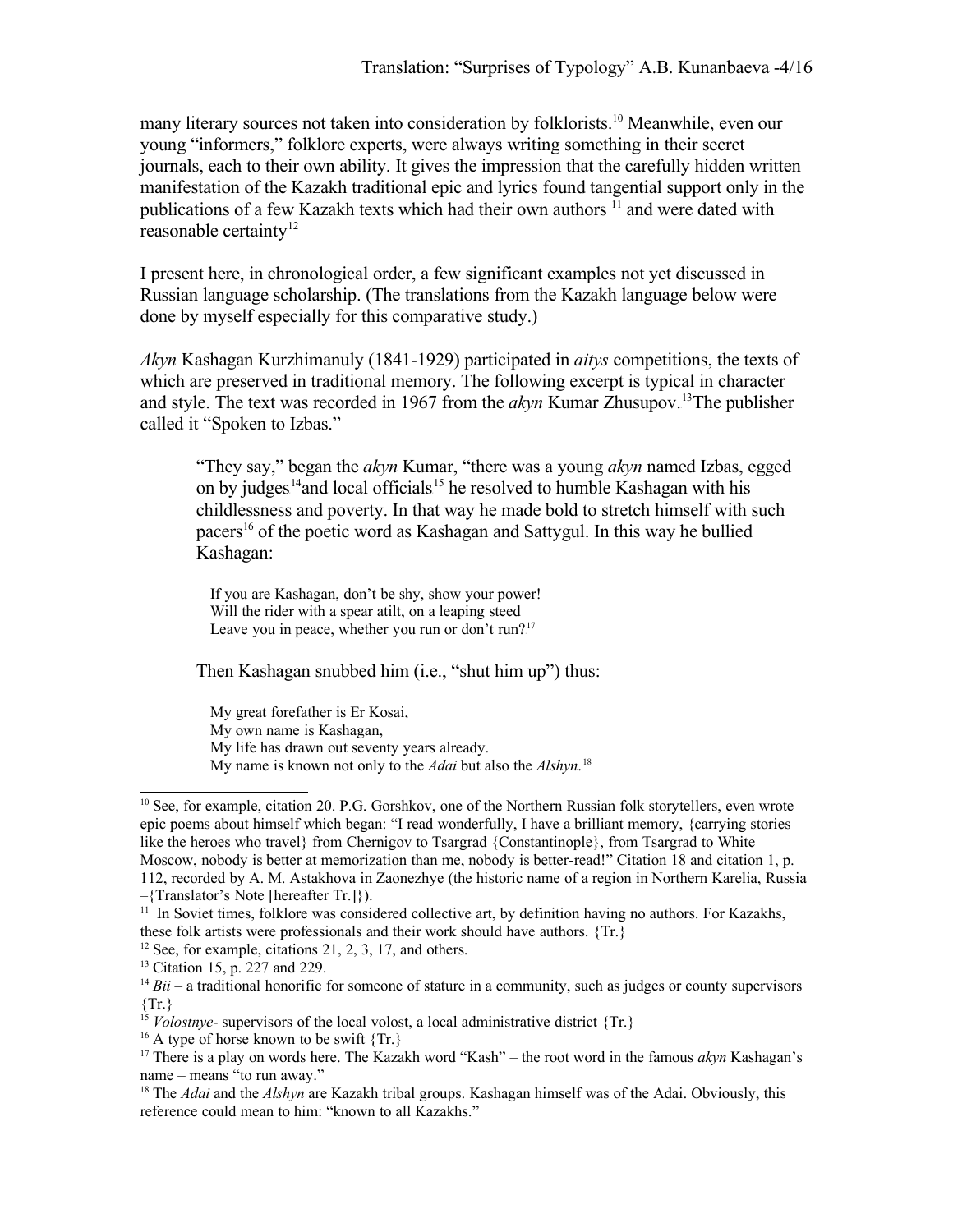And so, these days, when I'm reaching seventy, Your eye, Izbas, has rested on me, Thinking— he's a senile old man with weak limbs! I do not respect you even as much as the mosquito, the gnat, or the fly. Am I right or not? What do you say? You, truth-knowing, commanding! Your idle talk reached the hearing of the people. To relentlessly persecute *akyns* and *zhirshes*<sup>[19](#page-4-0)</sup> such as myself Is your unquenchable desire. Oh Izbas, you who has touched me! Your hole, which is the size of an eye, will become the size of a lake!<sup>[20](#page-4-1)</sup> In vain you have exalted yourself, you reveal the flaw of your lips. I only answer you in order to entertain people, Otherwise this would be an empty waste of time. My words are shining gold; yours are dirty coal. If you say this isn't so, let's take it to a court of experts. They say they throw sinners that lie like you into the scorching heat of hell. By your own nature you are an ass, while I'm *Tulpar* [21](#page-4-2) The tramping of whose hooves is heard not only by the Adai but the Alshyn. Having insulted me, you have drawn to your own misfortune the attention Of such a one who since youth was a master of wit, and has spellbound crowds, like me. Not only for the Adai but also for the Alshyn I am equal to a *khan* or *hakim*.<sup>[22](#page-4-3)</sup> You are not even a pacer anyone would notice, But a harmful one, obsessed, unconsciously catching on the wrong thing, From which I will knock the demon! …  $\langle \cdot, \cdot \rangle$ Why, by what right, do you dare sneer at an old man Who has no relation to you whatsoever?!

Re-reading my own translation, $23$  done literally, I must ask: how is it that it has a familiar, striking similarity to Russian translations of ancient Greek verses? Doesn't it seem that there is as close a relationship between the original Greek texts and the Kazakh texts as between the Russian translation of the Greek texts and the Kazakh texts?

There is similarity with the written poetry of the Greeks, and what is more the next example demonstrates it perfectly. It is a question of the phenomenon of *written recordings* of *aityses* – written and circulated by the authors themselves.

The overwhelming majority of works by the *akyn* Zhusup Eshniyazuly (1871-1927), according to the testimony of Ruslan Akhmetov,<sup>[24](#page-4-5)</sup> are *aityses*, all of which are written down! Even more remarkable is the *aitys* with Zhusup Kadyrbergenuly, both because of the volume (809 lines) and artistic merit. Here is the history of that *aitys* in letters.

<span id="page-4-4"></span> $^{23}$  The author refers to her own translation from the Kazakh to the Russian.  $\{Tr.\}$ 

<span id="page-4-0"></span><sup>&</sup>lt;sup>19</sup> *Zhirshy* – a Kazakh traditional epic storyteller.  $\{Tr. \}$ 

<span id="page-4-1"></span><sup>&</sup>lt;sup>20</sup> This is an allegorical insult, i.e., "you shit all over" (обосрешься). ("Your hole" means "your anus."  $\{Tr.\}$ 

<span id="page-4-2"></span><sup>&</sup>lt;sup>21</sup> *Tulpar* – the winged steed of Kazakh legend, parallel to ancient Pegasus.

<span id="page-4-3"></span><sup>22</sup> *Khan* – Central Asian title for a sovereign or military ruler; *Hakim* – Arabic or Urdu honorific for a judge, arbitrator, mayor or governor. {Tr.}

<span id="page-4-5"></span><sup>24</sup> Citation 17, p. 300-301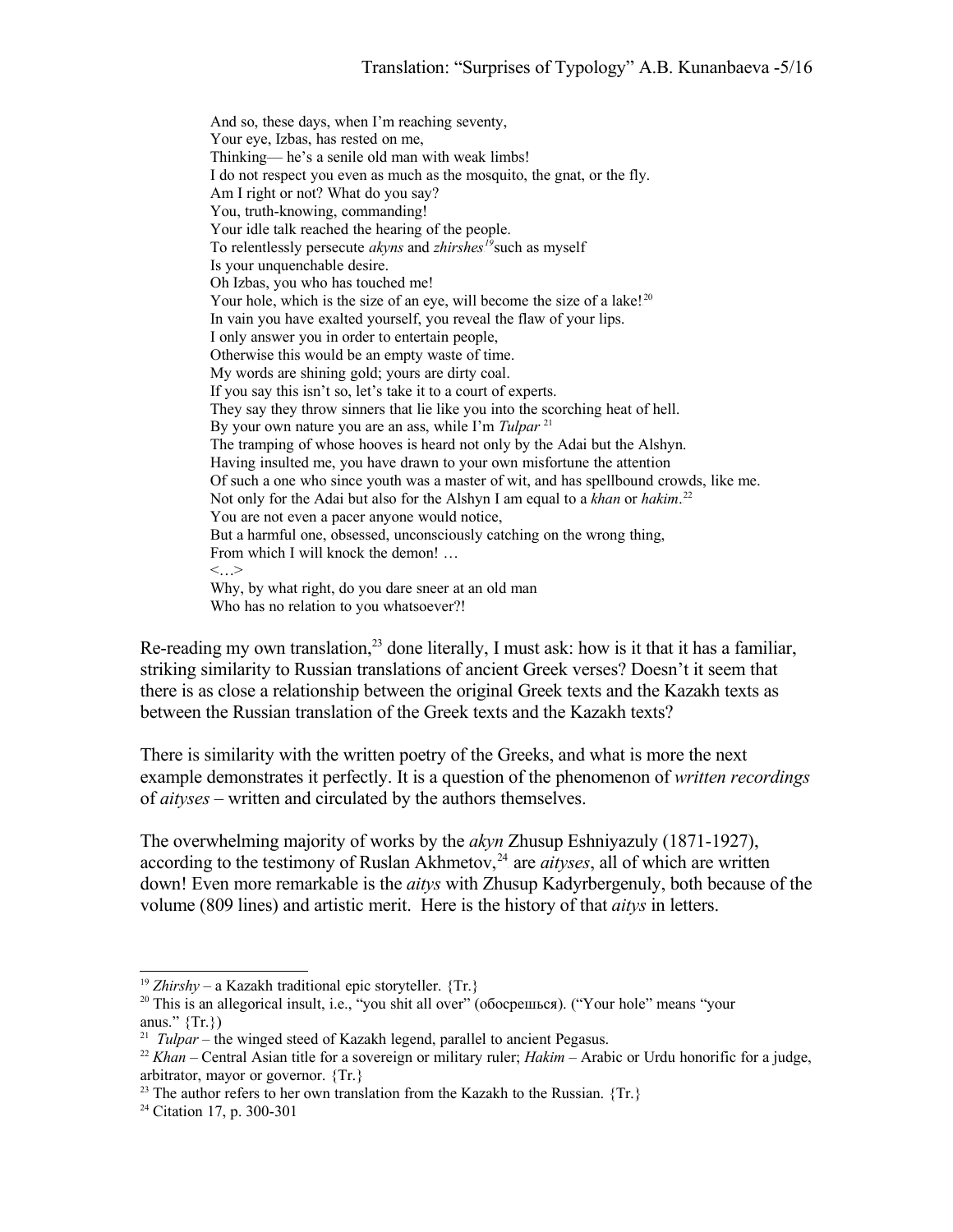In 1908 the *akyns* of the region, Syrdari Nakyp-Khodzha and Zhusup Kadyrbergenuly, engaged in an *aitys*… through correspondence! During this *aitys* Zhusup tries to drive back his opponent with the following argument: "Why do you need songs? Isn't your religion enough for you?" With this the dispute had become a merciless verbal duel, and was stopped by their kinsmen.

Zhusup Eshniyazuly, knowing about this *aitys* , writes his first letter to Zhusup Kadyrbergenuly, starting with these words: "The acknowledgement of singing as a great (unpardonable) sin must be shameful for you, al-Hajji!"<sup>[25](#page-5-0)</sup> Further, citing an eastern legend, he comes to the conclusion: "In order to teach others, a man must himself be a worthy example. His soul must be clean; otherwise the poet will remain without listeners and will become a laughing-stock." At the same time, Zhusup Eshniyazuly reproaches his addressee for the desire, after pushing aside others, to show off by himself.

A few other poets, learning about the course of the contest, begin writing (sic!) protest songs with the goal of keeping the *aitys* from turning into a scandal. In 1915, the famous poets Ibrai and Danmuryn stopped the duel, and, after choosing worthy representatives of each side, gathered in the center of the the Akmecheti District (the present-day city Kzyl-Orda). There, the representatives, previously unacquainted with Zhusupy, met and made peace. In that way, this seven year-long written *aitys* was successfully brought to a close in 1915.

The last example is from a collection of songs recorded between 1984 and 1994 and was the first published collection of letter-songs (*khat-olen*), created by Kazakh soldiers and their friends and families during World War II (1941-1945).<sup>[26](#page-5-1)</sup> This book documents the surprising phenomenon of a mass, nation-wide correspondence. As confirmed by the folklorist Talasbek Asemkulov, the *khat-olen* is one of the foundational genres of Kazakh poetry, which began in the Ancient Turkish period. Asemkulov sees them in epitaphs, carved as Turkish runes on rocks. "Kazakh literature couldn't depart from the main canons of the Ancient Turkish oral art form. Therefore, the ancient tradition – the transmittal of military and psychological experiences through letters – was solidly affirmed in the Kazakh folkloric and literary tradition."<sup>[27](#page-5-2)</sup>Many letters and messages were turned into excellent songs. The oral and the written do not simply coexist in the tradition, but seemingly overflow one into another, one from another, forming a special type of cultural art form  $-a$ phenomenon not of some intermediate phase, but an independent oral-written form.

In this way, regardless of the obvious, multiple and indisputable factors, the role of writing in the Kazakh song tradition wasn't simply quieted during the Soviet years, but rather seemed to go unnoticed. The three main reasons for this are ideological. First: if folklore is the art of the oral tradition, then writing it down lessens it, makes it less worthy, in agreement with accepted doctrine. Second: given that the Soviets forced the Kazakhs to using the Cyrillic alphabet, the admission of any other literary capability, moreover in an Arabic alphabet, was not permissible and was practically anti-Soviet. Third: the oral-

<span id="page-5-0"></span><sup>&</sup>lt;sup>25</sup> *Khodzha* – al-Hajji, or El-Hajj, is an honorific title given to a Muslim person who has successfully completed the Hajj (pilgrimage) to Mecca. {Tr.}

<span id="page-5-1"></span><sup>&</sup>lt;sup>26</sup> Citation 28.

<span id="page-5-2"></span><sup>27</sup> Citation 28, p. 22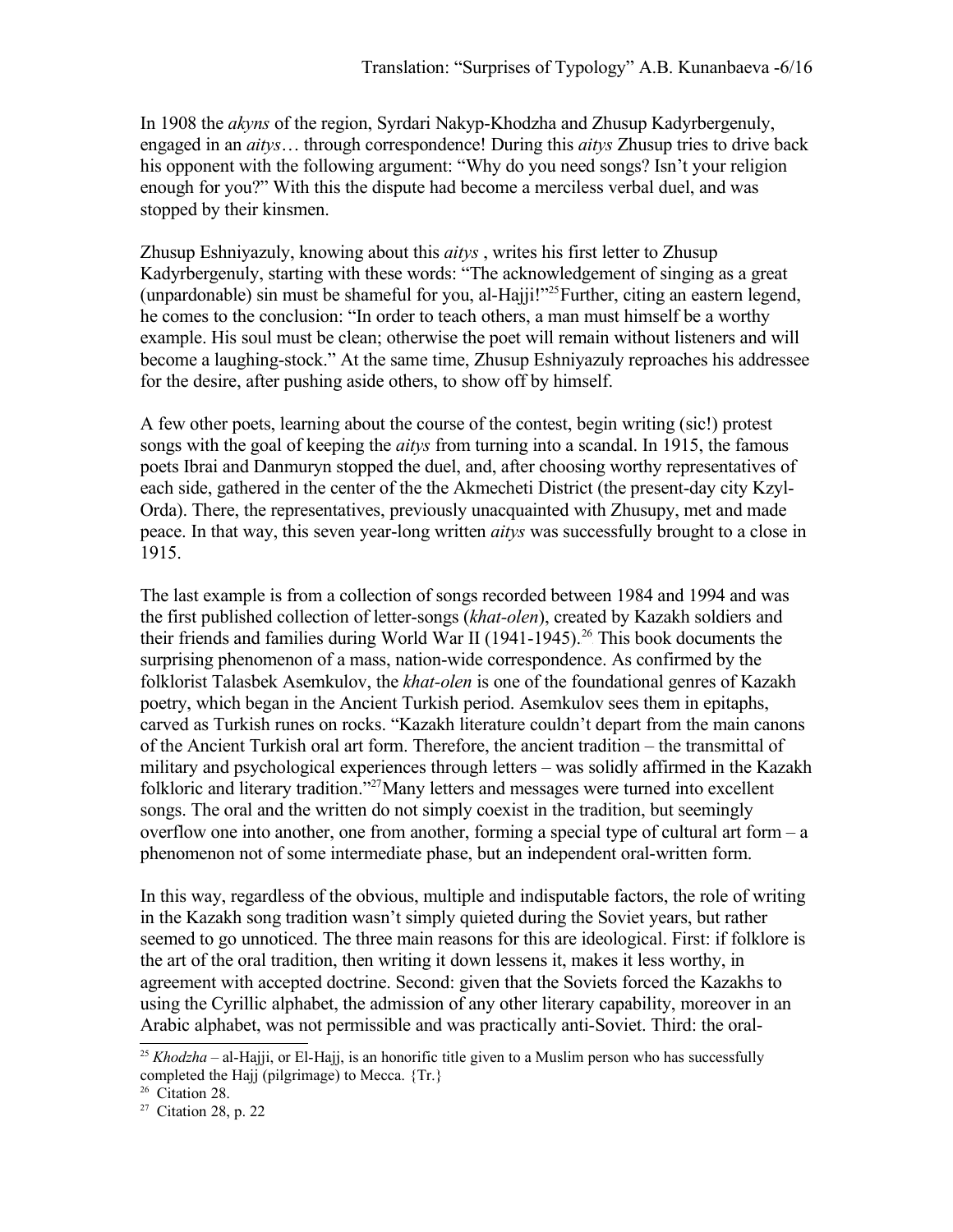written texts sometimes contained sharply accusatory content, truthfully chronicling people's suffering at the military fronts and during their travels, content which did not meet the standard of the censor's office for folkloric poetics.

Finally, there was a fourth reason, something special which brings song-letters together with ancient Greek material: their merciless frankness, mean-spirited ridicule, derision, harassment, and insulting threats, i.e., all that distinguishes the famous ancient *iambic* poems<sup>[28](#page-6-0)</sup> by *Archilochus*<sup>[29](#page-6-1)</sup> Archilochus in particular interests us. In the ancient world, iambic meter was linked with specific iambic topics, sometimes openly cynical (so-called *invective* songs). This form came to literature from folklore. "It is usual to introduce into [this form] abuse of your opponent, caustic remarks, mean-spirited threats, to pour out a sense of humor or mockery; the personal nature of invectives allows the creation of iambs out of habit… taking the form of personal appearances on different particular occasions. This is the way of Archilochus and Hipponax." [30](#page-6-2),[31](#page-6-3)

Speaking of typology, we must consider not only parallels in genre, but also the cultural and psychological contexts of the subjects of the works being subjected to comparison. Therefore, the following observation is very important: "In antiquity every single work is addressed to somebody: Greece, ignorant of the epistolary genre, renders its entire body of literature as though it were a single message. However, the first appeal is not of an abstract nature, but rather concrete and material." This was noted by Olga M. Freidenberg, as though she was thinking of the Kazakhs.<sup>[32](#page-6-4)</sup> This similarity of poetic genres, however, isn't the only typological parallel attracting our attention.<sup>[33](#page-6-5)</sup>

## 3

The question at hand is really one of the place and meaning of the competitive moment in traditional culture. Alexander I. Zaitsev consistently and convincingly demonstrated the competitive moment using ancient Greek texts.<sup>[34](#page-6-6)</sup>Moreover, he advanced the daring

<span id="page-6-0"></span><sup>&</sup>lt;sup>28</sup> Poems created in the Ancient Greek tradition of iambic verse meaning both a metric foot, (an "iamb" being one metric foot: two syllables, short-long) and also a genre and tone of vicious personal attack. {Tr.}

<span id="page-6-1"></span><sup>29</sup> *Archilochus* – c. 680-645 BCE, famous Greek satirical poet, also a mercenary soldier, known for his meanness. {Tr.}

<span id="page-6-2"></span> $30$  *Hipponax* – mid-6<sup>th</sup> century BCE, famous Greek satirical poet with an infamously malicious character, he is sometimes credited with the invention of parody. He invented his own version of the iambic trimeter, making it end with a spondee, the so-called 'limping iambic' or scazon. {Tr.}

<span id="page-6-3"></span><sup>&</sup>lt;sup>31</sup> Citation 27, p. 295; "If they are iambs, that means they are mockery." Citation 27, p. 288.

<span id="page-6-4"></span><sup>32</sup> Citation 27, p. 140.

<span id="page-6-5"></span> $33$  In no way do I stop with the one other kind of typological similarity, about which even Viktor M. Zhirmunsky wrote: "The similarity between the *Odyssey* and *Alpamysha* makes it possible to raise the question about the earliest connections between ancient Greek and Central-Asian culture— more precisely, about eastern influences on Greek culture" (Citation 12, p. 335). I'm only focusing on clear typological parallels, such as the three-part understanding of the term "iamb" in Ancient Greek tradition— as a poetic meter, as a stanza, and as a genre— an understanding that corresponds with the analogue three-part understanding of the term *zhyr* in the Kazakh tradition.

<span id="page-6-6"></span><sup>&</sup>lt;sup>34</sup> Citation 13.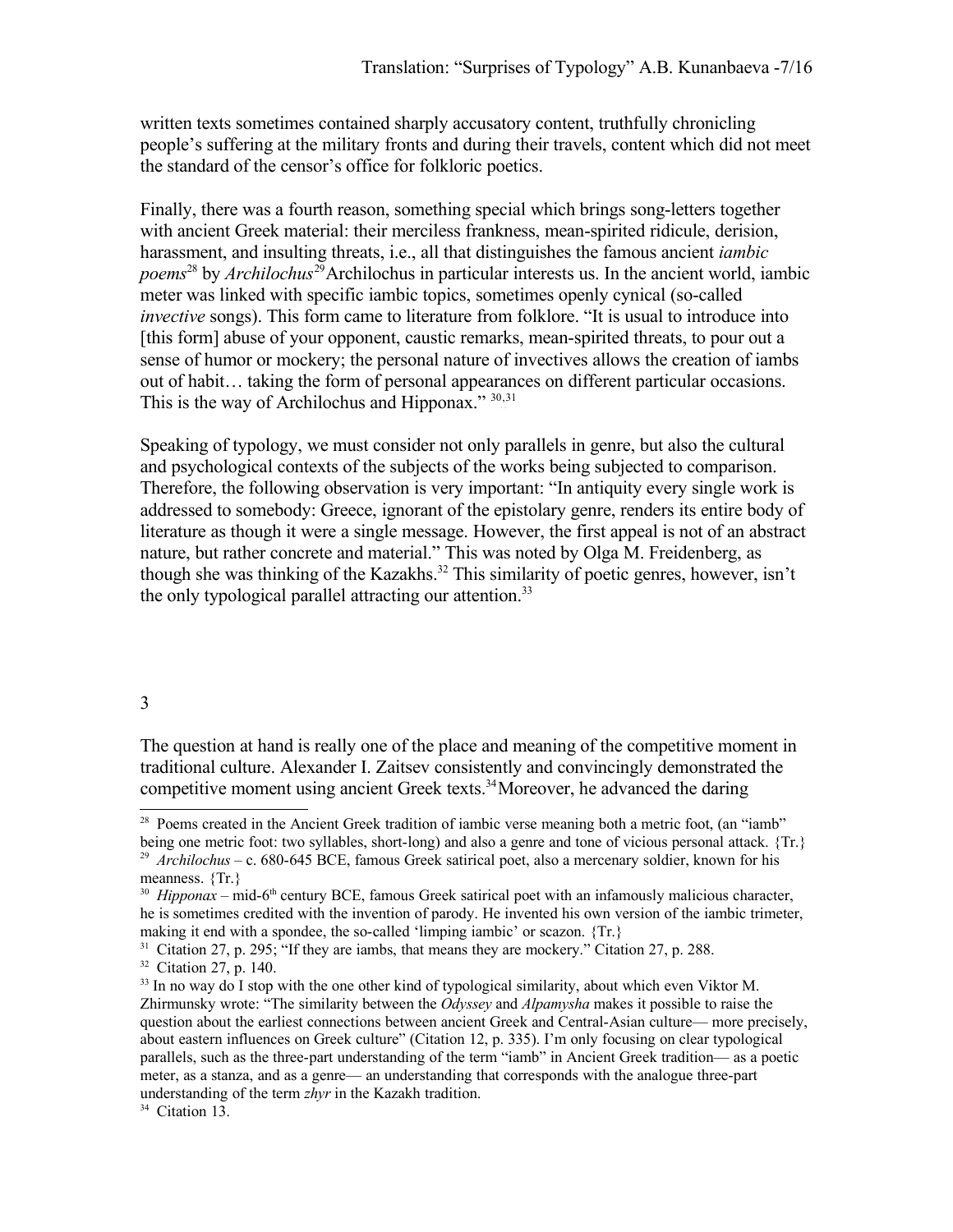hypothesis that Greece experienced its unusual cultural blossoming between the  $8<sup>th</sup>$  and  $5<sup>th</sup>$ centuries BCE precisely because of the fundamentality of the competitive component of ancient Greek society, as a result of the psychological dominance of the *Agon*.<sup>[35](#page-7-0)</sup>

The following digression (which, unfortunately, must be condensed here) explores the fact that we allow ourselves, *a la* Zaitsev, to call Kazakh culture *Agonic* (or – in our case – *aitystic*). This digression does not in any way pretend to the status of proof—which can only be attained in a special monograph. Hoping that such a monograph about the competitive nature of Kazakh culture will someday be written, for now I only want to focus on this aspect in the ways that it is most important for us, historically and typologically. A serious explanation of the separate typological parallels of Kazakh and ancient Greek culture is only possible against the background of this broad understanding.

An enumeration of types and forms of *aitys* is simply striking, all permeated with qualities of dialogue and question-and-answer: horse sport; competitive games between adults, young people both male and female, and children; Kazakh traditional song genres; rites, rituals and customs. Unfortunately, we still lack a complete nomenclature to describe these phenomena in Kazakh ethnography and folklore. I will list only a few examples, without stopping to consider the parallels known to me from the related cultures of the peoples of Southern Siberia, Central Asia, and the Caucuses.

Folk holidays and games: *baiga* (a contest of riders) and *alaman baiga* (a long-distance horse race), *zhorga zharys* (contest of pacers<sup>[36](#page-7-1)</sup>), *saiys* (single combat between riders with lances), *audaryspak* (fighting on horseback to unseat your rival), *kokpar tartu* (a race to catch a goat-carcass being dragged by a lead rider), *zhambu atu* or *altyn kabak* (targetshooting with bow or guns at a full gallop), *kamus alu* (traditional trick riding), *kazakhsha kures* (wrestling competition), the competition of representatives from different societal groups, always including blacksmiths and masters of wit, a rope-pulling contest,<sup>[37](#page-7-2)</sup> and also *kyz kuu* ("overtake the young woman" – the prize is marriage) and many wedding games of this sort— a competition between the bridegroom and the bride, the bride's girlfriends of bride and the bridegroom's attendants,<sup>[38](#page-7-3)</sup> and other group contests between the two families brought together in the marriage.<sup>[39](#page-7-4)</sup> Similar *Agonic* ritual games always took place in large gatherings, at events where different families would gather – primarily weddings and funeral feasts. To the present day the wedding song *zhar-zhar*, with dialogue between male and female groups, is the most popular game. On the basis of epic legends "it is possible to think that the *zhar-zhar* was also used for singing contests on various themes during weddings."<sup>[40](#page-7-5)</sup>

<span id="page-7-0"></span><sup>&</sup>lt;sup>35</sup> Agon – Ancient Greek word meaning a contest, competition, or challenge that was held in connection with religious festivals; also, the struggle between characters in Ancient Greek drama. {Tr.} <sup>36</sup> In the West, this might be called Standardbred horse racing with pacers (horses that use a parallel, not diagonal trotting gait, and are faster than trotters). {Tr.}

<span id="page-7-2"></span><span id="page-7-1"></span> $37$  In the West, this would be called "tug-of-war."  $\{Tr. \}$ 

<span id="page-7-3"></span><sup>&</sup>lt;sup>38</sup> Djigit – literally, horseman/young man on horseback; here, meaning friends of the groom. {Tr.}

<span id="page-7-4"></span> $39$  See in the book, citation 16, p. 196-206.

<span id="page-7-5"></span><sup>40</sup> Citation 7, p. 237.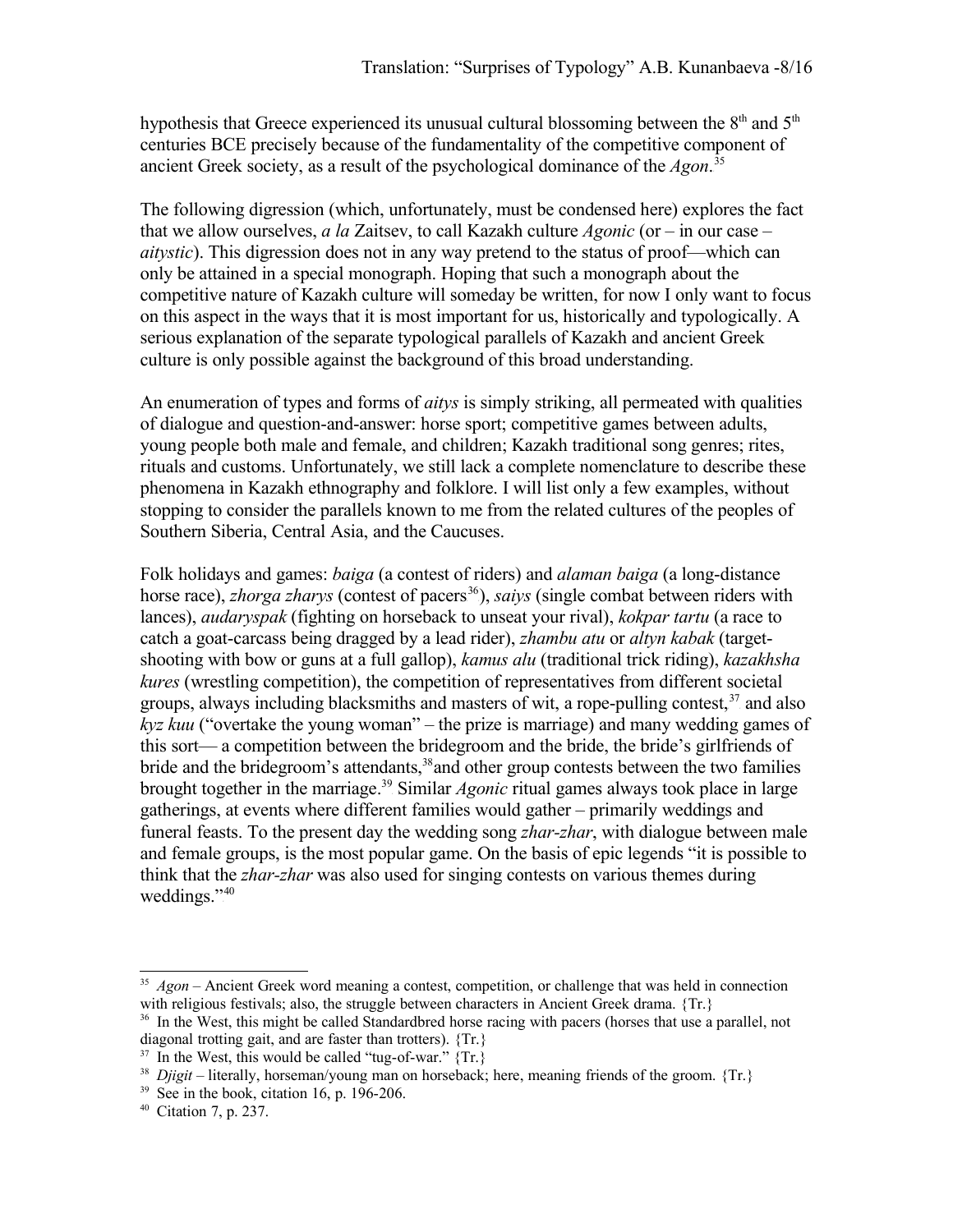The numerous varieties of the *aitys* itself are the central genre field of Kazakh poetic culture. I will only name a few genres: *kyz ben zhigit aitysy* (an *aitys* between a young woman and young man), *din aitysy* (a religious *aitys* ), *zhumbak aitysy* (an *aitys* with riddles), *akyndar aitysy* (an *aitys* between akyns), and others.<sup>[41](#page-8-0)</sup> There were *aityses* between *akyns* on narrow themes (for example, *may olen, su olen, zher olen*; such an *aitys* tested the geographical knowledge of the *akyns*) and also large-scale competitive singing improvisation at weddings (kaim olen). Dialogue was used also in charms (badik)<sup>[42](#page-8-1)</sup> and in children's songs (for example, the argument between the nanny-goat and the ewe – in fact, an animal *aitys* !)<sup>[43](#page-8-2)</sup>Competitions between musicians were also popular (*tartys*).<sup>[44](#page-8-3)</sup> Aityses are so beloved by Kazakhs, they sometimes extend not only for days, but past midnight, right through to sunrise.

According to Edyge D. Tursunov,<sup>[45](#page-8-4)</sup> there are three conditions for the participation in contests (in addition to professional mastery): 1) representatives from the same family, as well as those who are related through the paternal line, may not compete with each other; 2) each participant is obligated to praise his family and to criticize the rival's family; and 3) forms of address contradicting normative ethics are permitted during the contest. As a result, every kind of *aitys* or *tartys*<sup>[46](#page-8-5)</sup> was a major event of social significance.

We need to give special attention to the make-up of groups of itinerant singers, *sal*, *sere*, [47](#page-8-6) and bards (*akyns*): according to tradition, groups included, in addition to musicians, a humorist (master of wit), blacksmith/jeweler and strongman/wrestler. In the make-up of such "brigades," it was as though the implied basic poetic metaphors were personified: the *smithing* word, the *triumphant* word, the *muscular* word, the *striking* and *well-aimed* word. The image and its embodiment traveled together – the word being sharpened simultaneously as idea and as visible act. Competitiveness became literally the body and soul of the culture. It isn't by chance that "The Letter of Tatiana" from *Eugene Onegin* by Alexander S. Pushkin, translated by Abai Kunanbaev<sup>[48](#page-8-7)</sup> in the end of the 1880s, became a true folk song for Kazakhs. It became popular together with the reply letter of Onegin, added by Kunanbaev in accordance with the folk tradition of the *aitys*, and, as usual, the letter and the answer "were created with one and the same musical motif."<sup>[49](#page-8-8)</sup> Out of the whole novel only precisely that *love duel* entered Kazakh singing tradition in a persistent way.

<span id="page-8-0"></span><sup>41</sup> Citation 34, p. 77.

<span id="page-8-1"></span> $42$  *Badik* – a spoken charm or incantation. {Tr.}

<span id="page-8-2"></span><sup>43</sup> For more on these kinds of aityses, see citation 6, p. 318-359; 435.

<span id="page-8-3"></span><sup>44</sup> For more details, see citation 4.

<span id="page-8-4"></span><sup>45</sup> Citation 26, p. 122.

<span id="page-8-5"></span><sup>46</sup> An *aitys* between musicians, as noted previously. {Tr.}

<span id="page-8-6"></span><sup>47</sup> Citation 26, p. 122. The author traces the origin of *sal* and *sere* to the institution of secret male ritual relationships during the period of military democracy. We will not forget that the ruling class in the Greek society of the Homeric epoch was a military aristocracy. (See also citation 5.) It is essential to recall the traditional permissibility of the anti-social behavior of *sals* and *seres*, which permitted that they never had to say goodbye to anyone. (The *sal {сал}* and *sere {серэ}* in Kazakh culture were traveling folk artists, who were given wide latitude in their social behavior. {Tr.})

<span id="page-8-7"></span><sup>48</sup> Abay Ibrahim Qunanbayuli (1845-1904), written in Russian as Abai Ibrahim Kunanbaev, was a Kazakh poet, musician, composer, and philosopher. {Tr.}

<span id="page-8-8"></span> $49$  Citation 8, p. 64.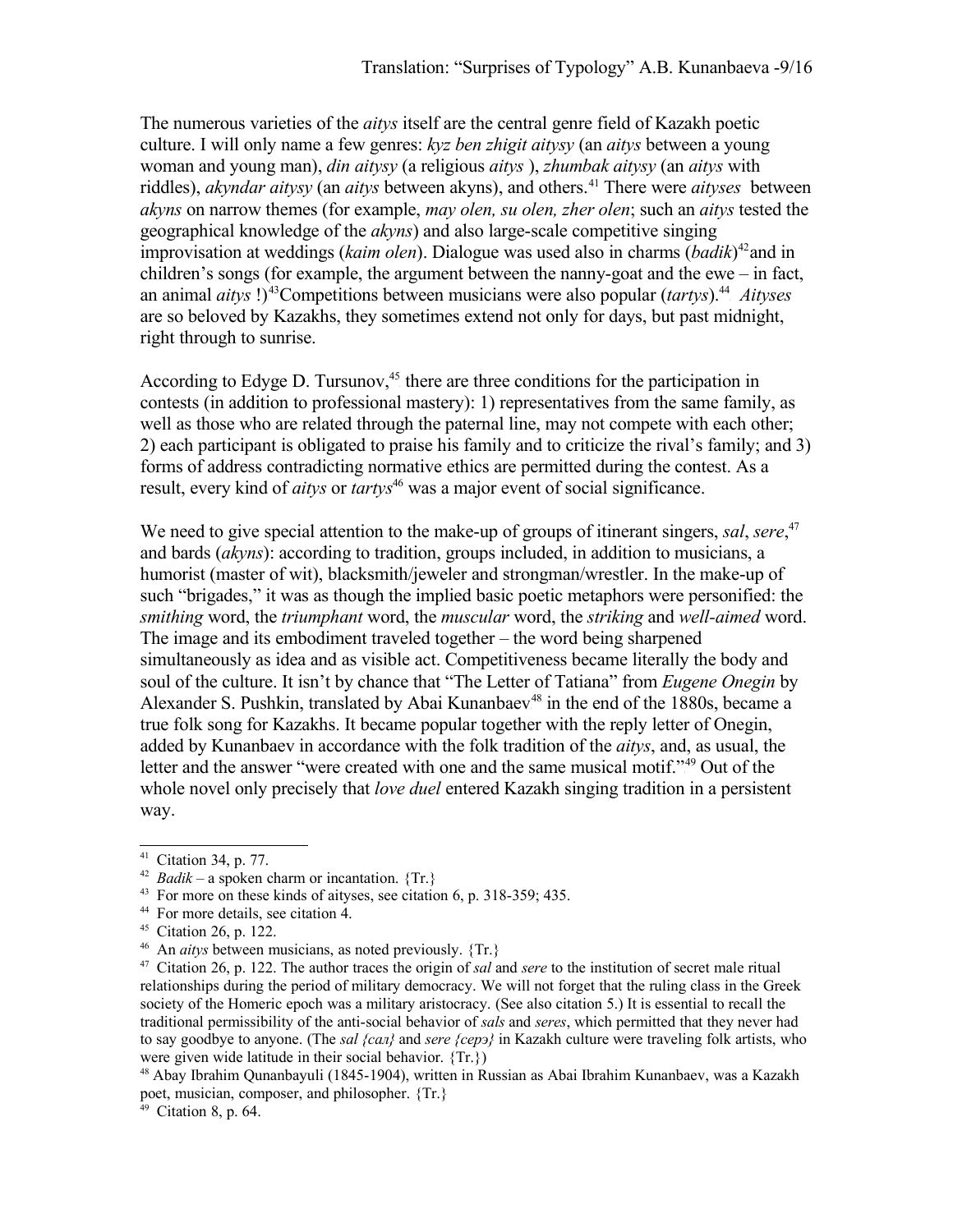To a certain extent competitiveness equalized all social, age and gender groups. Even protected members of family and society such as fathers could be drawn into a game with teasing. There is a unique Kazakh saying about this: "if you find the appropriate words, then you can even play with father."

*Agon* in ancient Greece and *aitys* in Kazakhstan gave rise to a specific culture of word and behavior, considerably different from Neo-European literary forms. Therefore, for example, epic genres and the "institution" of epic poetry as a whole, in spite of its antiquity, passed more naturally into the European literary traditions known to us than the extremely archaic institutions of the *aitys*, practically inseparable from its traditional native practice. In their time they permeated literally everything, beginning with any celebratory meal and ending with the competitions of the epic folk storytellers. As it is known, in ancient Greece the institutionalized competitions of *aoidos[50](#page-9-0)* go back to the preliterate epoch. Noting that the professionalization of ancient Greek *aoidos* and rhapsodists<sup>[51](#page-9-1)</sup> contributes to the development of competition between the traditional storytellers of epics, Alexander I. Zaitsev gives parallels from the epic traditions of the Turkish peoples of Central Asia (referring also to the book by Esmagambet Ismailov about *akyns*, 1957), the Buryat and other ethnic traditions of antiquity. Let me present a few characteristic quotations from Zaitsev's book which relate to Greece regarding so-called competitive societies.<sup>[52](#page-9-2)</sup> "We have evidence speaking about the early permeation of *Agon* into the most varied genres."<sup>[53](#page-9-3)</sup> "The competitive principle permeated ancient Greece as early as elementary education, in the hands of teachers of reading and writing, music and gymnastics."<sup>[54](#page-9-4)</sup> "In ancient Greece, in both the archaic and classical epochs, the public's opinion of a man was the most important regulator of individual behavior in all its real manifestations."<sup>[55](#page-9-5)"</sup>The tendency toward public abuse of enemies and rivals, which is already vividly manifest in Homer, is characteristic for Greeks of all epochs."<sup>[56](#page-9-6)</sup> "The Greek is focused on approval and reprimand." <sup>[57](#page-9-7)</sup> "Sensitivity to reprimand and mockery is very characteristic for the people of ancient Greece."[58](#page-9-8) "The condition of competition and *Agon*, in which ancient Greek literature was developed from folklore, led to the early development of authorship claims."<sup>[59](#page-9-9)</sup> Again it occurs to me: is the respected Alexander Iosifovich Zaitsev not writing about the Kazakhs here?!

Again and again I wish to emphasize the most important point: we are not just typologically comparing the separate poetic texts of ancient Greeks and Kazakhs, but also their cultures, the types of their cultures; we are comparing the very nature of their competitiveness.

- <span id="page-9-5"></span><sup>55</sup> Ibid, p. 81
- <span id="page-9-6"></span><sup>56</sup> Ibid, p. 79
- <span id="page-9-7"></span> $57$  Ibid, p. 76
- <span id="page-9-8"></span><sup>58</sup> Ibid, p. 80

<span id="page-9-0"></span><sup>&</sup>lt;sup>50</sup> *Aoidos* – in Ancient Greece, an oral epic poet who performed with a lyre. {Tr.}

<span id="page-9-1"></span><sup>&</sup>lt;sup>51</sup> *Rhapsodos* – in Ancient Greece, a singer of epics, usually depicted with a staff.  $\{Tr.\}$ 

<span id="page-9-2"></span><sup>52</sup> Citation 13.

<span id="page-9-3"></span><sup>53</sup> Ibid, p. 153.

<span id="page-9-4"></span><sup>54</sup> Ibid, p. 83

<span id="page-9-9"></span><sup>59</sup> Ibid, p. 155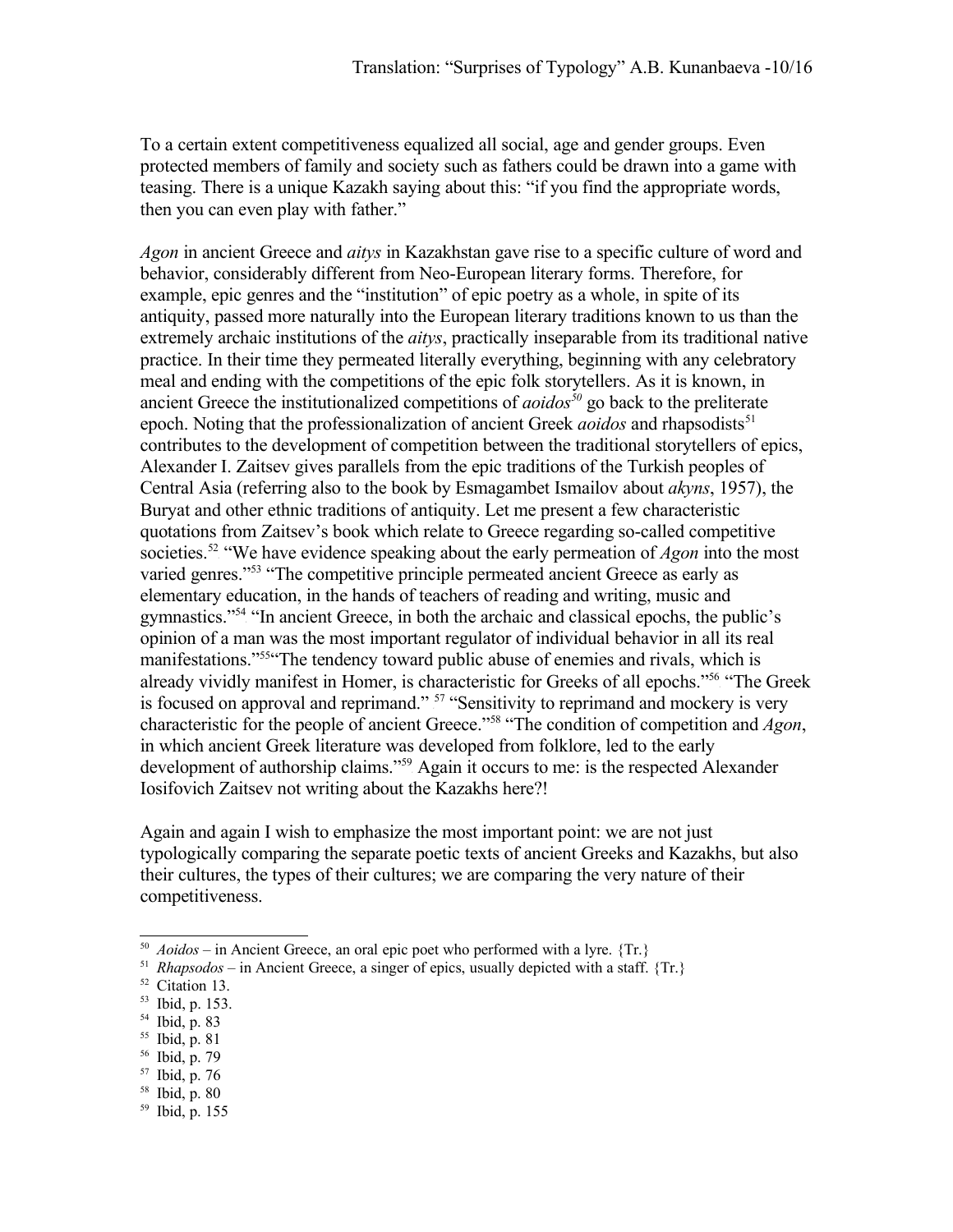4

Let us at last turn to the text of Archilochus, and to the poet himself.

Naum L'vovich Sakharnyi emphasizes in the preface to *Hellenic Poets in the Translations* of Vikenty V. Veresaev<sup>[60](#page-10-0)</sup> that we see amorous themes in European poetry for the first time in the verses of Archilochus, and the revelation of this theme has the striking frankness and directness of erotica. In revenge for causing him an offense Archilochus was truly "scorpion-tongued:"

> … in this I am a great master— With terrible harm to pay back whoever causes harm to me.

In preserved fragments Archilochus is revealed to be a master of different poetic genres. Some of the fragments bear a striking resemblance to typical Kazakh verses recited in the style of *terme*<sup>[61](#page-10-1)</sup>— strung in a necklace of instructive sayings:

> Heart, heart! By the threatening {military} rank arose the misfortunes before you. Take courage and meet them chest-first, and let us strike the enemies! Let there be ambushes all around-- stand solidly, do not quiver. If you are victorious, do not put your victory up for show, If they are victorious, do not be distressed, {do not} lock yourself up in your house, do not cry, Moderately celebrate success, moderately grieve your miseries. Learn that rhythm that is hidden in human life. It is improper to mock the dead…

Archilochus, a poet of the second quarter to middle of the seventh century BCE, was born on the island of Paros c. 680 or 700 BCE. His personal tragedy recalls a tragedy typical of traditional Kazakh society. He was in love with Neobule, the youngest daughter of Lycambes, a famous citizen of Paros. At first Lycambes consented to the marriage, but then changed his mind, probably because of the prohibition on marrying away the younger daughter before the elder daughter, or perhaps because Lycambes learned that Archilochus' mother was a slave. Archilochus, enraged, responded to this offense with a full poisonous volley of iambs: songs in which both Lycambes and his former fiancée were dragged through the mud.

> … but believe, that I am a master At being a friend to my friends, but biting my enemies As does an ant…

According to the legend, the disgraced Neobule and her sister hanged themselves out of despair, and their father also committed suicide.

<span id="page-10-0"></span><sup>60</sup> Citation 9.

<span id="page-10-1"></span><sup>&</sup>lt;sup>61</sup> Terme – Literally, 'to string,' as in 'to string something like pearls,' or 'threading': a talkative, improvisational Kazakh genre where the author lists a string of aphorisms or pieces of advice {Tr.}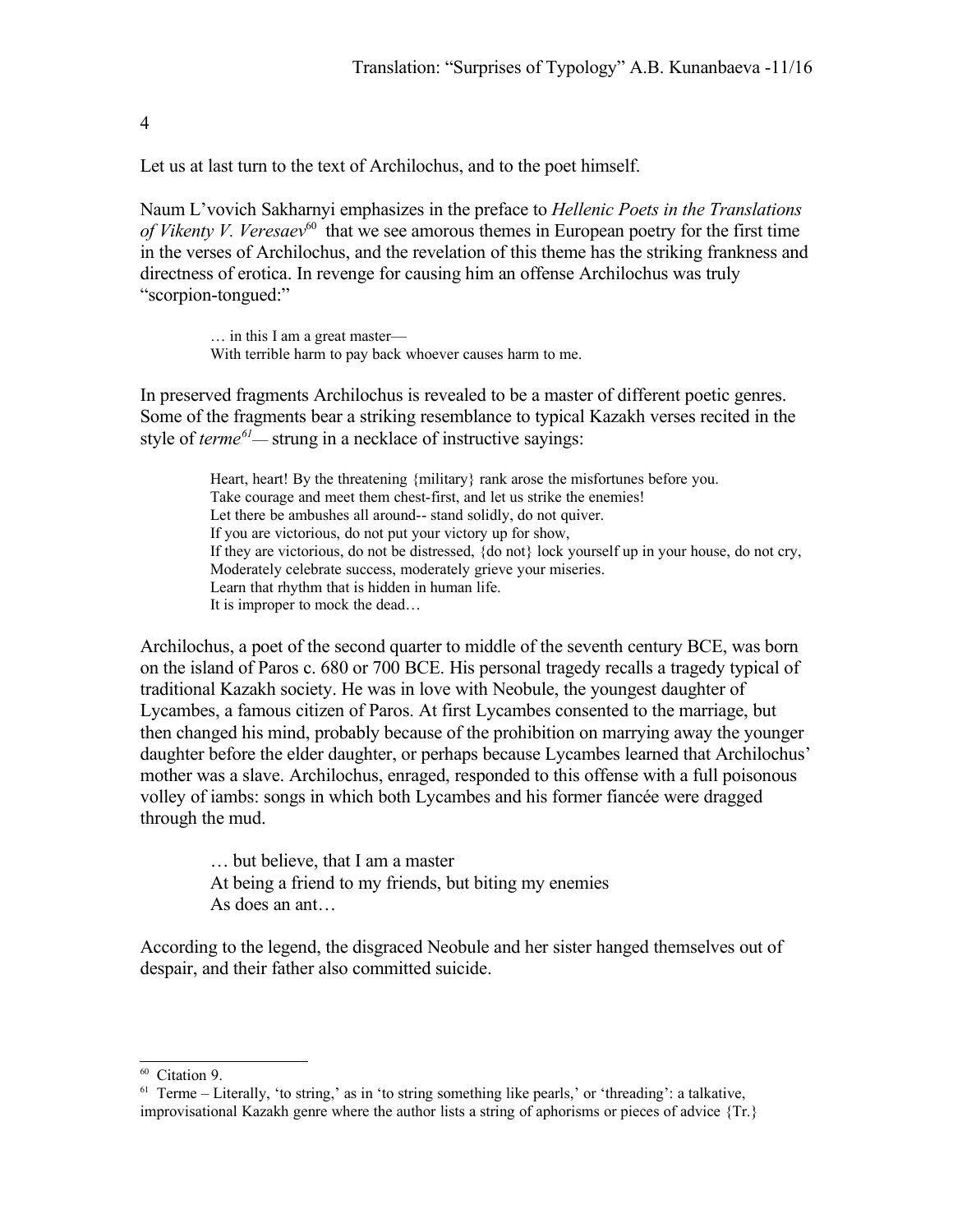Ancient iambs were terrifying, almost like Kazakh *aityses*, and made a personal issue into an issue between clans, thus carrying a private matter to the public level, discussed openly and judged socially.

Archilochus, as would a Kazakh *sal* or *sere*, consciously having thrown away the protocol of conventional standards of behavior, directly declared that he did not want to take tradition into consideration, and felt like he could make free with his relations with others:

In my youth a steep mountainous ravine was I…

You will often amass, amass money-- amass it at length and with difficulty, And into the stomach of a corrupt wench suddenly and utterly you would spend your money completely on that whore.

His elitism wasn't socio-economic, but rather of moral virtue. In fragment 64 D he speaks ironically about being of high birth. His opinion of himself was more important than his real status.

Here is a full translation<sup>[62](#page-11-0)</sup> of Archilochus' so-called *Cologne fragment*:<sup>[63](#page-11-1)</sup>

'…but if you're in a hurry and can't wait for me there's another girl in our house who's quite ready to marry, a pretty girl, just right for you.' That was what she said, but I can talk too. 'Daughter of dear Amphimedo,' I said, '(a fine woman she was—pity she's dead) there are plenty of kinds of pretty play young men and girls can know and not go all the way <sup>[64](#page-11-2)</sup> -- something like that will do.<sup>[65](#page-11-3)</sup> As for marrying, we'll talk about that again when your mourning is folded away, god willing. But now I'll be good, I promise—I do know how. Don't be hard, darling. Truly I'll stay out on the garden-grass, not force the doorway -- just try. But as for that sister of yours, Someone else can have her. The bloom's gone—she's coarse -- the charm too (she had it)—now she's on heat the whole time, can't keep away from it— damn her, don't let anyone saddle me with that. <sup>[66](#page-11-4)</sup> With a wife like she is I shouldn't half

<span id="page-11-0"></span> $62$  This is a translation from Greek to English.  $\{Tr.\}$ 

<span id="page-11-1"></span> $63$  In the original Russian article, the translation into Russian from the Ancient Greek original was done by **Yelena E. Baraz**, especially for the article, for which the author offers her deep gratitude. The English version presented here was done by **Martin Robertson**, a specialist in the field of Greek painting. (Note that the formal reference to this fragment is usually notated *P. Colon. inv. 7511.*) {Tr.}.

<span id="page-11-2"></span><sup>&</sup>lt;sup>64</sup> This translation has condensed the meaning for the purposes of rhyme. Another English translation by Guy Davenport (1995) preserves some references that the Russian translation also preserved:

*Among the skills of the delicious goddess*

*It's green to think the holy one's the only.*

Here, read Aphrodite for "delicious goddess," and sexual coition for "the holy one." {Tr.}

<span id="page-11-3"></span><sup>65</sup> There is an omission in the original that here is filled in by the context.

<span id="page-11-4"></span><sup>66</sup> That is to say, he wouldn't want intimacy.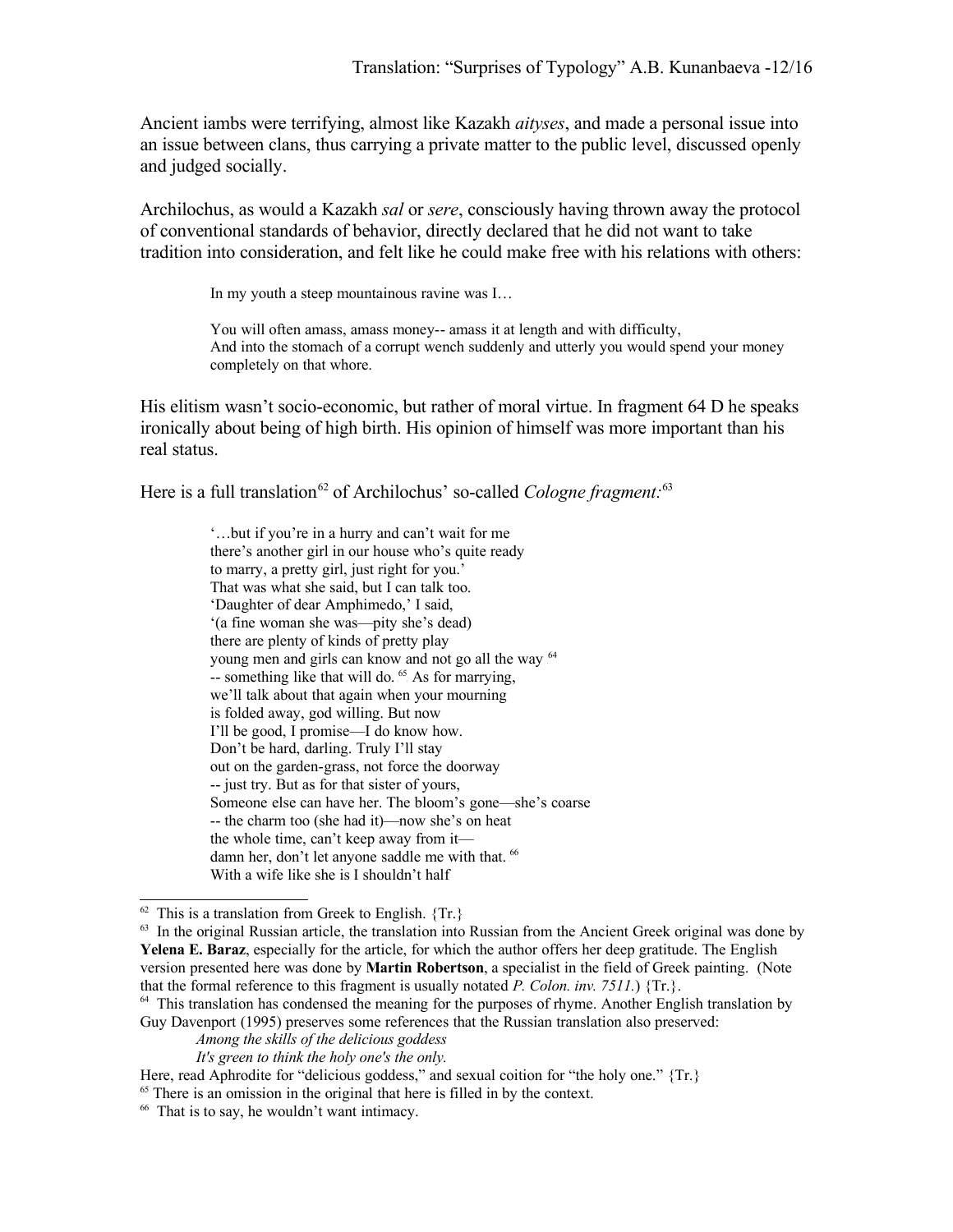give the nice neighbors a belly-laugh. You're all right darling. You're simple and straight -- she takes her meat off anyone's plate. I'd be afraid if I married her my children would be like the bitch's litter -- born blind, and several months too early.' But I'd talked enough. I laid the girl down among the flowers. A soft cloak spread, my arm round her neck, I comforted her fear. The fawn soon ceased to flee. Over her breasts my hands moved gently, the new-formed girlhood she bared for me, over all her body, the young skin bare; I spilt my white force, just touching her yellow hair.

Unfortunately, we do not have either the beginning or end, so we don't know to whom the given fragment is dedicated. The only thing that is clear is that it reflects a dialogue. The author relates the remarks of his participants, entirely as would a Kazakh singer, who conveys the remarks of the participants in an *aitys* ("then this is what she said" and the like). This is why I was so happy to read in Alexander I. Zaitsev's book about how **"the** verses of Archilochus, evidently, were also performed in *Agons*"<sup>[67](#page-12-0)</sup>-- read: in *aityses*. The situation arises, already familiar to us in the analytical masterpieces of Ivan Ivanovich Tolstoy: "…in this case it is hardly worthwhile to assign ancient Greek sources as explanations for Russian fairytales. Rather, it follows to do the contrary, i.e., to search in Russian folklore for explanations of ancient Greek sources."<sup>[68](#page-12-1)</sup> I would repeat this methodological recommendation, replacing in it only the word "Russian" with "Kazakh" and the word "fairytale" with "song-poetry." The living Kazakh oral-written tradition, with its vibrancy and its typological completeness explains the nature of ancient Greek poetry, which we have only in fragments, and, as in this case, without obvious context. **Thanks to Kazakh source material, it becomes possible to advance the hypothesis about the typological affinity of the Archilochus fragment to the genre of the** *aitys* **in letters.** The correspondence between Him and Her, which in time becomes public property, is copied and is performed by others. This genre is in part a written genre, i.e., purely poetic, but does not cease to be, in essence, also an oral genre, and is performed based on the prevailing oral (if it is fitting, quasi-song, improvised) traditions.

In the case of the Kazakh "written *aitys*," we have, in essence, all the stages of composition and development of this genre, which is, at first reading, unique. To be exact, both forms are known to us: first, from oral *aityses* by way of their written commemorations in the tradition, then back into oral form, and secondly, from written *aityses* created through correspondence, once again back into the oral tradition. Gradually, a type of poetics was forged, sustaining the test of both traditions—oral and written. Certainly, the rhythmical basis of Kazakh syllabic versification contributed to this process; however, it is known that ancient Greece also had its own, most persistent system of versification, which also contributed to the stability of poetics in both forms—

oral and written. Moreover, we shouldn't forget that a lot of that which has reached us from the ancient world in the written form in fact predominantly tended to be sung (see the

<span id="page-12-0"></span><sup>67</sup> Citation 10, p. 154

<span id="page-12-1"></span><sup>68</sup> Citation 25, p. 12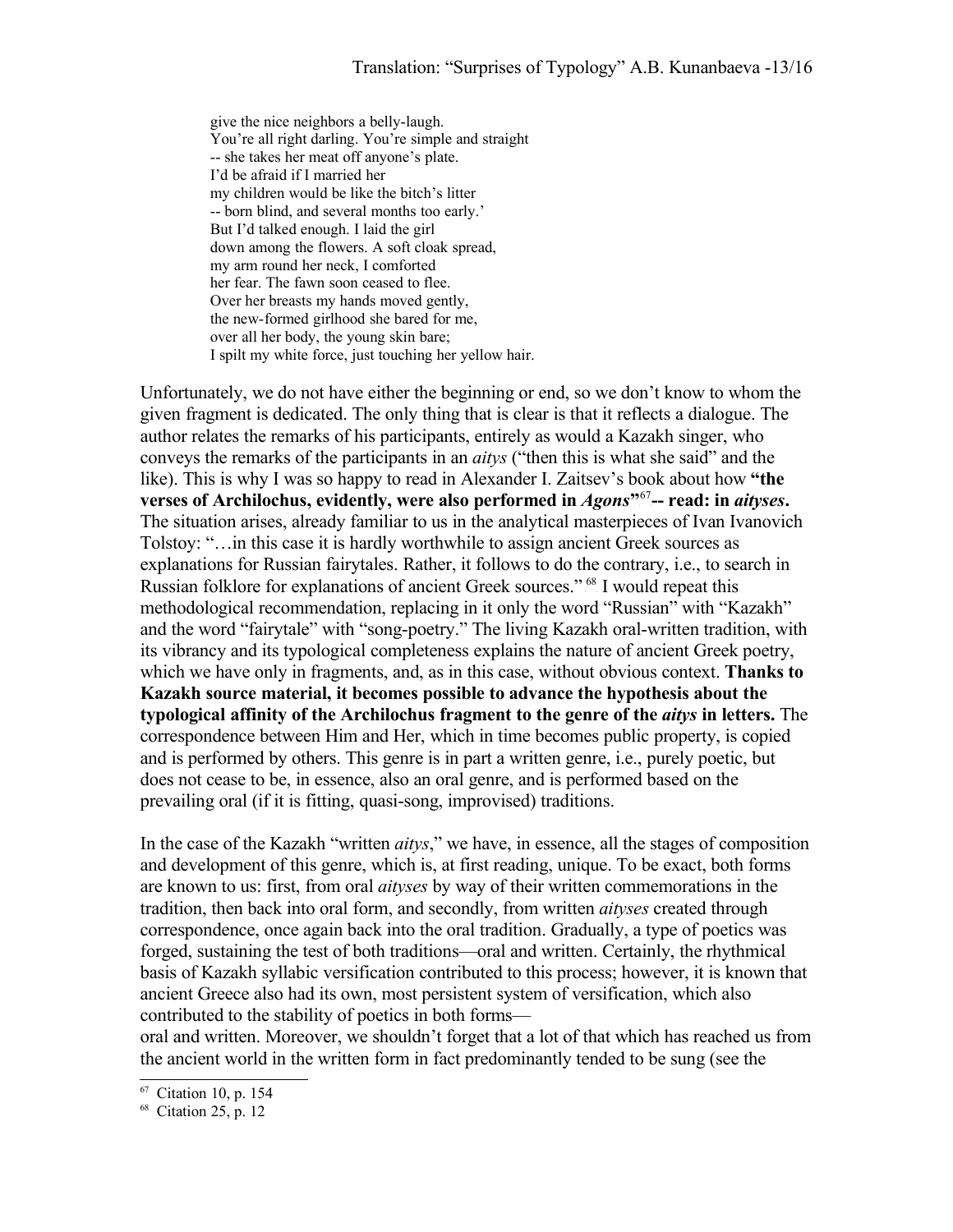publications of Tadeusz Stefan Zieliński [Russian: Faddei F. Zelinsky], Ivan I. Tolstoy, Iosif M. Tronsky, Olga M. Freidenberg, Miron G. Kharlap, and many others).

Nevertheless, in the case of ancient Greek literature we do not have all the stages of the historic-artistic process that are of interest to us, but, on the basis of the law of typological succession (Boris N. Putilov), it is right to extrapolate the Kazakh experience onto the ancient Greek experience. In other words, we are right to propose the hypothesis that the poetic fragment presented here reflects one of the stages of manifestation of the love (or matrimony) theme in the *Agon* genre.

This written genre (more precisely, this oral-written genre, which is preserved in the written form) – if you will, the genre of "letters from the amorous front" – is one of the stages of manifestation of the "amorous duel" genre, a favorite since ancient times. During the epoch of Archilochus this genre might have had, and should have had, various and parallel forms: 1) oral, 2) written and 3) written-oral (or, better: oral-written), when a letter recorded the oral tradition and was repeatedly interconnected between the two forms.

We observe here a rare example of the most interesting phenomenon of the "circulation of genres in tradition," an example that is historically very early, but in this case typologically very productive and historically very persistent (and let us also note, until now, practically not studied). Truly, the boundaries of orality and literature (written language) can be maximally transparent on the condition that orality remains strong functionally and cognitively in the culture, such that written language doesn't interfere with it, but supports it. Here we have our own kind of *folkloristics*, whose recording of an oral tradition does not interfere with *folklore*— both varieties of "poetic dueling" are of equal stature in a way: they *flow into each other* without damaging the poetics; you could even say they help each other to be preserved in that poetic form that is most desired and beloved by society. The *aitys*-Agonic form is forged in the river bed of both interconnected traditions.

The Kazakh present-day experience suggests that we should read the ancient Greek texts as chronologically distant, but typologically close in terms of worldview, e.g., the ancient Greek experience can be considered alive in the Kazakh present-day. That which has been preserved helps to reconstruct that which has not been preserved. The living sheds light on the long dead. The fragments of the past find not only form, but also, in their way, a voice, and reveal themselves as signs of a long-ago type of behavior.

Examples of "amorous duels" can easily be multiplied along a whole series of multi-ethnic oral traditions, just as with the genre of the letter-song. <sup>[69](#page-13-0)</sup> However, in this case the issue is not so much one of the genre of poetic duels as such, as one of (a) the traditional nature of the phenomenon of the *written contest* and (b) the traditional nature of this contest's *coexistence* with the oral contest (c) in the context of a culture with a *competitive* nature.

<span id="page-13-0"></span> $69$  In the book "Tenement Songs," a book by ethnomusicologist Mark Slobin (Citation 35, p. 152-153), there is, for example, an example of the Jewish song in Yiddish in the same genre: "songs – 'letters from Russia'" ("A brivele fun rusland," 1912). My gratitude goes to Izaly I. Zemtsovsky for the kind reference to this example.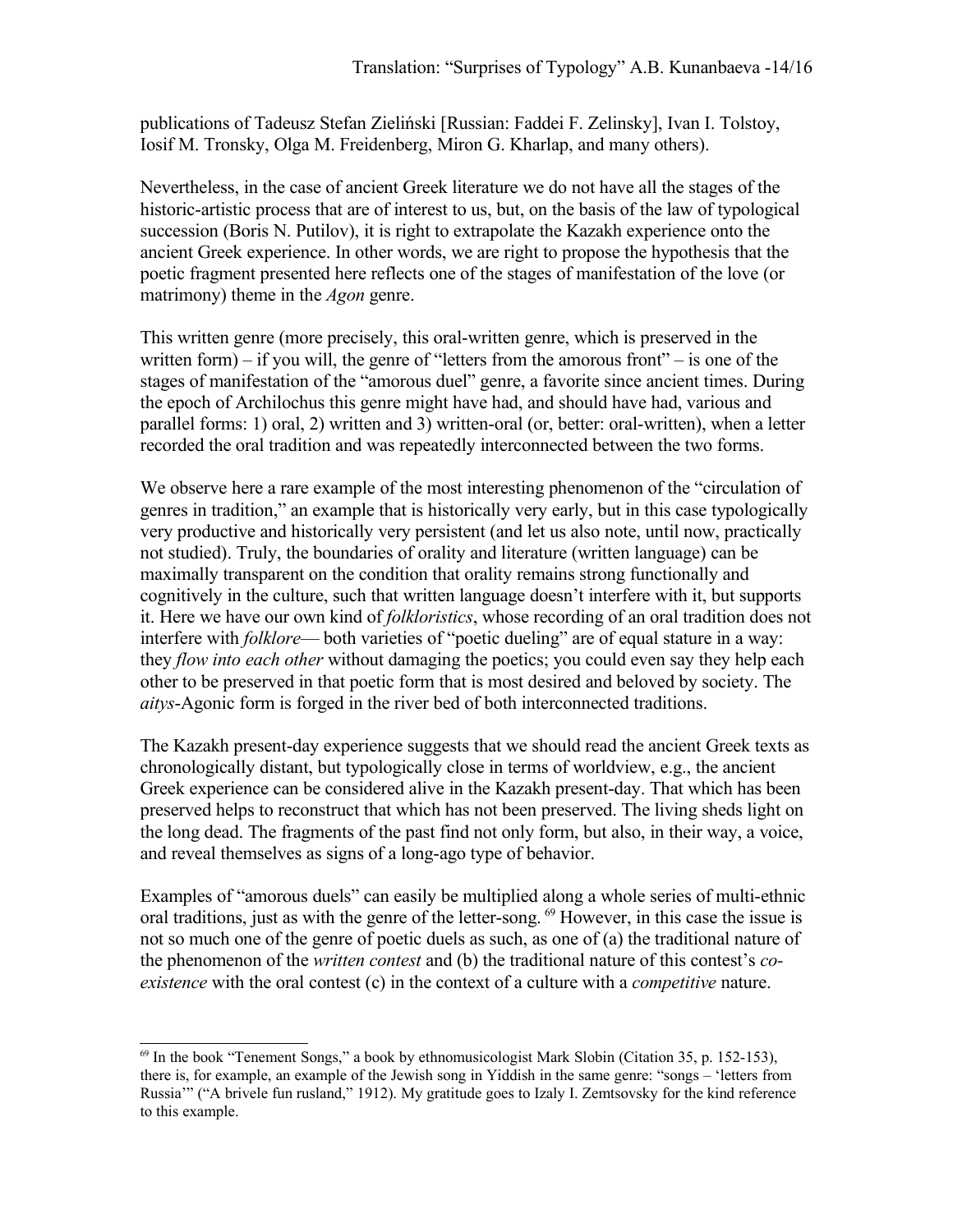## **References Cited**<sup>[70](#page-14-0)</sup>

1 [175] Putilov, B. N. *Geroicheskii epos i dejstvitel'nost'*. Leningrad, 1988.

2 [346] Mykanov, Sabit and Ismailov, Esmagambet. (eds.) *Aitys*. Almaty, 1942. Volume 1. (In Kazakh.)

3 [347] Mykanov, S. (ed.) *Aitys*. Almaty, 1964-1965. 1st – 2nd Eds. (In Kazakh.)

4 [351] Amanov, Bagdaulet. *Tartys kak spetsificheskaia forma muzitsirovaniia v muzykal'noi kul'ture kazakhov,* "Instrumental'naia muzyka kazakhskogo naroda." Compiler Asiya Mukhambetova. Alma-Ata, 1985.

5 [352] Amirova, Dina Zh. *Kazakhskaia professional'naia lirika ustnoi traditsii*. Dissertation abstract, Ph.D. in Art Criticism, Leningrad, 1990.

6 [364] Auezov, Mukhtar O. *Mysli raznykh let.* Alma-Ata, 1959.

7 [366] Akhmetov, Zaki A. *Kazakhskoe stikhoslozhenie.* Alma-Ata, 1964.

8 [381] Bisenova, Gafura N. *Pesennoe tvorchestvo Abaia.* Almaty, 1995.

9 [394] Veresaev, V. V. *Ellinskie poety v perevodakh […]*, Foreword by Naum L. Sakharnyi. Moscow, 1963.

10 [435] Zharmukhamedov, M. *Razvitie zhanra aitysa* v kazakhskoi literature. Almaty, 1976. (In Kazakh.)

11 [437] Zhirmunskii, Viktor M. *Sredneaziatskie narodnye skaziteli*, in: Zhirmunskii Izbrannye Trudy. Tiurkskii geroicheskii epos. Main editors of the volume A. N. Kononov and E. M. Meletinskii; volume compiler Nina A. Zhirmunskaia. Izbrannye trudy (Selected works). Leningrad, Nauka, 1974. Str. 632-643.

12 [438] Zhirmunskii, V. M. *Epicheskoe skazanie ob Alpamyshe i "Odisseiа" Gomera,* Zh.*Izbr.Tr.* Sravnitel'noe literaturovedenie: Vostok i Zapad. Main editors of the volume M. P. Alekseev, Iu. D. Levin, B. N. Putilov; Issue compiler N. A. Zhirmunskaia. Leningrad, 1979.

13 [443] Zaitsev, A. I. *Kul'turnyi perevorot v Drevnei Gretsii VIII-IX vv. do n. e.* Leningrad, 1985. (2<sup>nd</sup> Edition, correction and proofreading under editor L. Ia. Zhmudia. St. Petersburg, 2001. [Series "*Iz naslediia A. I. Zaitseva,"* I]).

14 [448] Zelenin, D. K. *Troetsypliatnitsa. //* Selected Works. 1901-1913. Moscow, Indrik, 1994. S. 105-150.

15 [461] From the musical heritage of the Crimean Tatars. Number from the second LP record (in the Crimean-Tatar language). Collected and analyzed in the article by E. Alekseev and L. Levin (in Russian). *Melodiia* Records, 1990. Tashkent sound studio. Recordings 1998-1999, M 30 49399-49402.

16 [463] Taizhanov, G. E. (ed.) *Kazakhi: Istoriko-Etnograficheskoe Issledovanie.* Almaty, 1995.

17 [465] Zharmukhamedov, M. (ed. in chief) *Kazakhskie akyny XIX v.* Alma-Ata, 1988. (In Kazakh.)

18 [487] Krest'ianskoe Iskusstvo SSSR. [T.] I. *Iskusstvo Severa. Zaonezh'e.* Leningrad: Academia, 1927.

19 [510] Magauin, Mukhtar. *Kobyz i kop'e.* Alma-Ata, 1970.

<span id="page-14-0"></span> $70$  Citation author names and titles will be transliterated using the Library of Congress system of transliteration. The original citation number will follow the new consecutive citation numbering created for this translation, e.g., 1 [175] for translation citation #1, correlating with the book's citation #175.  $\{Tr.\}$